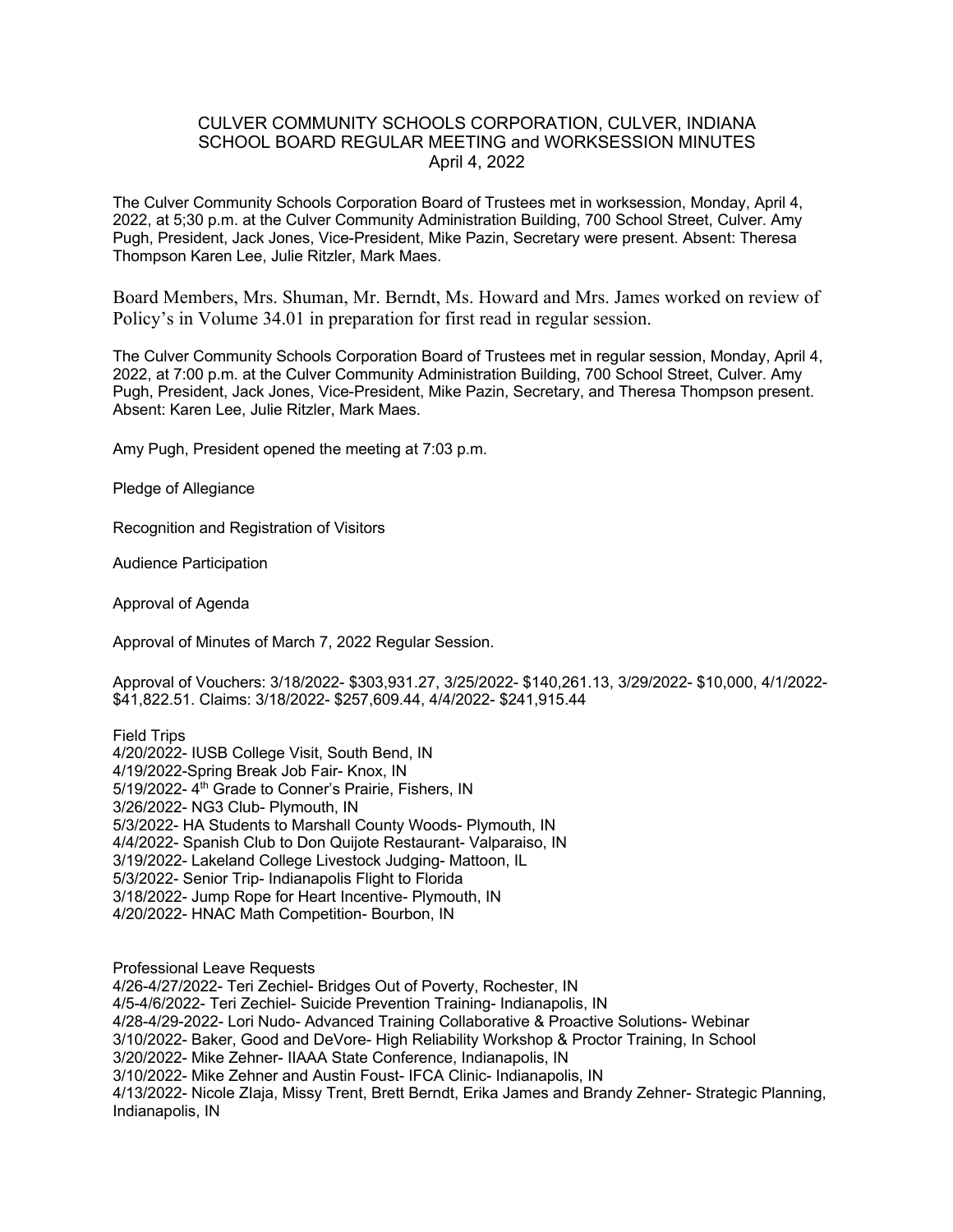Approval of Hiring Joel Fisher- Baseball Boys Varsity Head Coach Shane Lowry- Baseball Boys Varsity Assistant Jacob Fisher- Baseball Boys Middle School Matt McCuen- Baseball Boys Middle School Volunteer Bill Moise- Softball Girls Varsity Head Coach Ronda McDaniel- Food Service Dan Lowry- Softball Girls Varsity Assistant William Milam- Softball Girls Middle School Kylie Molebash- Softball Girls Middle School Volunteer Casey Brace- Track Head Varsity Coach Casey Brace- Track Head Middle School Coach Austin Foust- Track Assistant Reed Brace- Track Volunteer Head Coach Josh Pugh- Golf Head Coach Mark Ringenberg- Volunteer Assistant

Contract Reduction DeVore to 179 days Kinzie to 120.5 days

Resignation Michael Skiles- Volleyball Coach Karen Boland- HS Biology

Motion was made by Theresa Thompson to approve consent items and was seconded by Mike Pazin. Motion passed four (4) ayes and no (0) nayes.

Discussion/Action Items:

A motion was made by Theresa Thompson to approve the purchase of busses ICC Collins and was seconded by Jack Jones. Motion passed four (4) ayes and no (0) nayes.

First read of Policy 34.01- No action at this time.

Superintendent's Information: Site LogIQ kickoff meeting- April 5<sup>th</sup> at 1PM Legal Updates- will wait until after upcoming conference Region 2 Dinner is scheduled for April 28 at Christos CYC Auction is coming up June  $10<sup>th</sup>$ .

Business Manager Information: Crow will be the company that will be doing our financial audit due to the State Board of Accounts falling behind as a result of COVID.

Reports by individual board members None at this time

Upcoming Regular School Board Meetings: First and Third Mondays. April 18, 2022

Upcoming Conferences/Events: These are listed on the ISBA website.